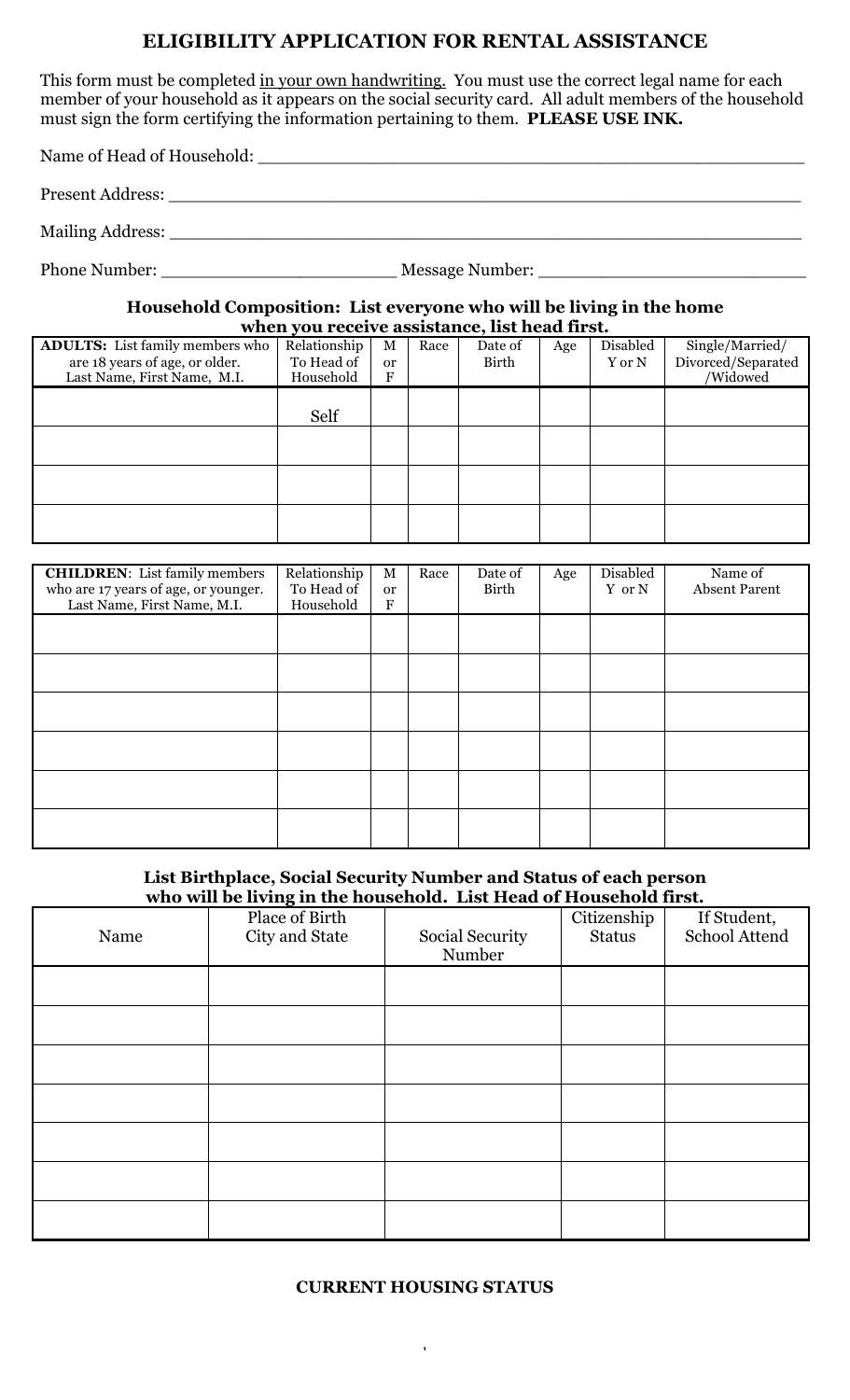| Are you:         | Renting | Homeless | <b>Staying with Friends/Family</b> |             | Own my home |
|------------------|---------|----------|------------------------------------|-------------|-------------|
| Landlord's Name: |         |          |                                    | Phone $#$ : |             |
| Address:         |         |          |                                    |             |             |
| Monthly rent:    |         |          | Number of bedrooms:                |             |             |

# **Please answer these questions for you and all people who will be living in your household**

| If you receive HUD assistance, do you plan to move?                               | Yes      | No             |
|-----------------------------------------------------------------------------------|----------|----------------|
| Are you being evicted?                                                            |          | No             |
| Have you ever been evicted?                                                       | Yes No   |                |
| Are you living in government subsidized housing now?                              | Yes No   |                |
| Have you previously received HUD assistance from the Klamath Housing              |          |                |
|                                                                                   | Yes No   |                |
| Have you received HUD assistance from any other Housing Authority?                |          | No             |
|                                                                                   |          |                |
|                                                                                   |          |                |
| or been requested to repay money for knowingly misrepresenting information        |          |                |
| for housing programs?                                                             | Yes No   |                |
| Have you ever been charged/convicted for drug-related criminal activity?          | $Yes$ No |                |
|                                                                                   |          |                |
| What?<br>Have you ever been charged/convicted for violent criminal activity?      | Yes No   |                |
|                                                                                   |          |                |
| What? When? When When Proposed to register as a sex offender?                     | Yes      | No             |
| Have you ever been terminated from the Section 8 Certificate or Voucher           |          |                |
| Program? When? _________________________Where? __________________________________ | $Yes$ No |                |
|                                                                                   |          |                |
|                                                                                   | Yes      | No             |
|                                                                                   |          |                |
| Have you ever been evicted from federally assisted housing?                       | Yes No   |                |
| Why?                                                                              |          |                |
| Is anyone living with you now who is not listed on page one?                      | $Yes$ No |                |
|                                                                                   |          |                |
| Notice and when to have anyone living with you when you receive assistance        |          |                |
| who is not listed on this application?                                            | Yes      | N <sub>0</sub> |
| Who and why?                                                                      |          |                |
| Have you ever used any other first or last names?                                 |          |                |
| Names:                                                                            | Yes No   |                |
| Have you ever used any other social security number?                              |          | No             |
| Explain:                                                                          |          |                |

# **Household Assets**

| Do you have a checking or savings account?  | Yes No |  |
|---------------------------------------------|--------|--|
| Do you have any CD's or Money Market Funds? | Yes No |  |

# **Please list all accounts**

| Name on account | Type of account | Name & Address of Bank | Account number | Approximate<br>Amount |
|-----------------|-----------------|------------------------|----------------|-----------------------|
|                 |                 |                        |                |                       |
|                 |                 |                        |                |                       |
|                 |                 |                        |                |                       |
|                 |                 |                        |                |                       |
|                 |                 |                        |                |                       |
|                 |                 |                        |                |                       |
|                 |                 |                        |                |                       |
|                 |                 |                        |                |                       |
|                 |                 |                        |                |                       |
|                 |                 |                        |                |                       |
|                 |                 |                        |                |                       |
|                 |                 |                        |                |                       |
|                 |                 |                        |                |                       |
|                 |                 |                        |                |                       |
|                 |                 |                        |                |                       |

| Do you own any real estate, rental property, boat or mobile home? | Yes        | No.            |
|-------------------------------------------------------------------|------------|----------------|
| Do you own any stocks/bonds?                                      | Yes        | $\rm No$       |
| Do you have any trusts?                                           | Yes        | No.            |
| If yes, is the trust irrevocable?                                 | Yes        | N <sub>0</sub> |
| Do you have any IRA/Keogh/401K or any other retirement accounts?  | <b>Yes</b> | No.            |
| Do you have a life insurance policy that has a cash value?        | <b>Yes</b> | N <sub>0</sub> |
| Do you have any other type of asset not identified above?         | Yes        | N <sub>o</sub> |
| Do you have any assets held jointly with another person?          | <b>Yes</b> | No.            |
| During the past two years have you sold, traded or given away any |            |                |

real property or assets? \_\_\_\_Yes \_\_\_\_No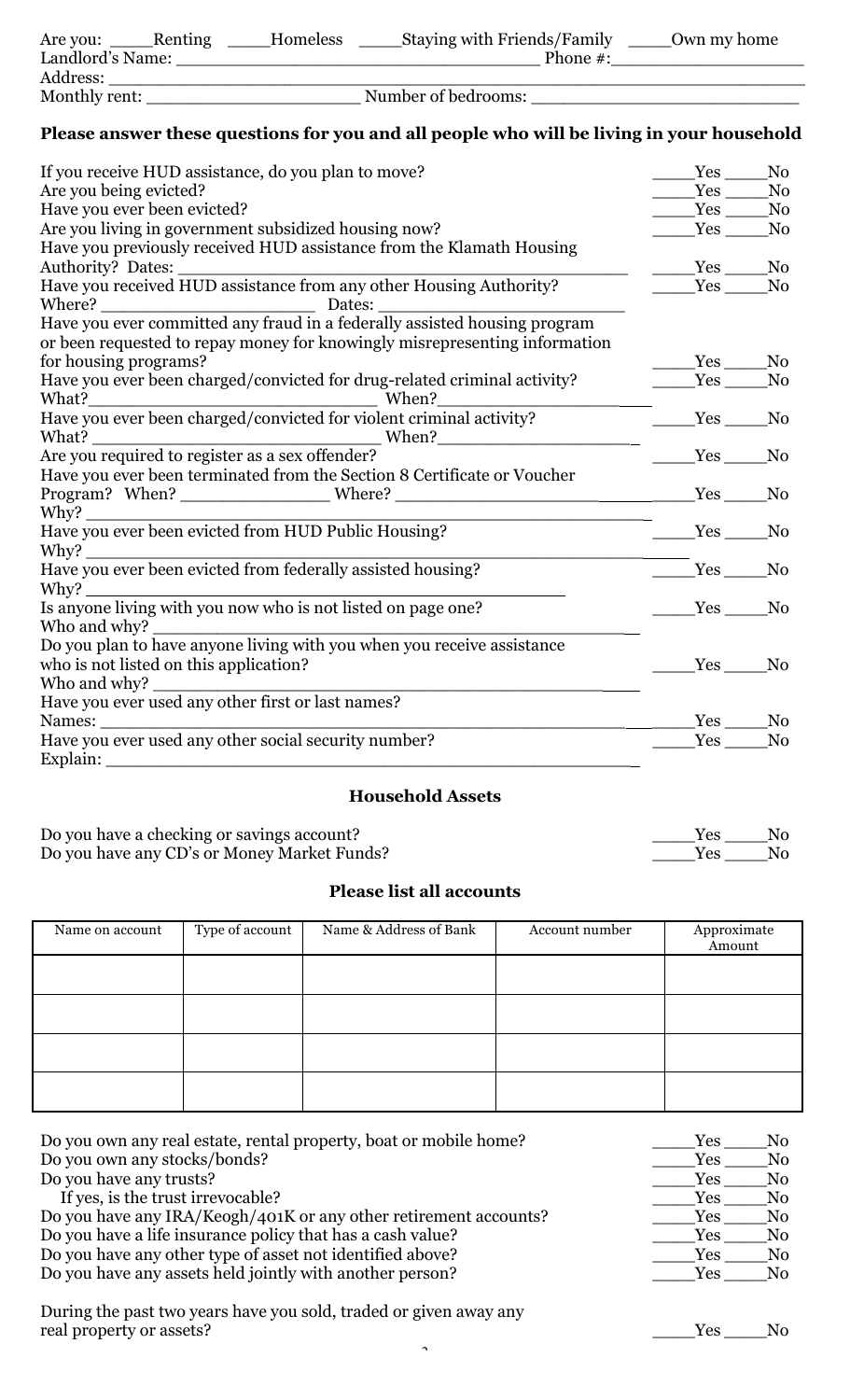Please explain any yes answers: \_\_\_\_\_\_\_\_\_\_\_\_\_\_\_\_\_\_\_\_\_\_\_

### **HOUSEHOLD INCOME**

 $\_$  , and the set of the set of the set of the set of the set of the set of the set of the set of the set of the set of the set of the set of the set of the set of the set of the set of the set of the set of the set of th

| Are you employed full-time, part-time or seasonally?<br>Do you expect to work for any period during the next twelve months?<br>Do you work for someone who pays you in cash?<br>Do you work in exchange for food, housing, etc.?<br>Are you on leave of absence from work due to lay-off, medical, maternity<br>or military leave? | Yes<br>Yes<br>Yes<br>Yes<br>Yes                                                                               | N <sub>0</sub><br>N <sub>0</sub><br>N <sub>0</sub><br>N <sub>0</sub><br>N <sub>0</sub> |                        |                                                    |
|------------------------------------------------------------------------------------------------------------------------------------------------------------------------------------------------------------------------------------------------------------------------------------------------------------------------------------|---------------------------------------------------------------------------------------------------------------|----------------------------------------------------------------------------------------|------------------------|----------------------------------------------------|
| <b>Employer</b>                                                                                                                                                                                                                                                                                                                    | <b>Address</b>                                                                                                | <b>Phone Number</b>                                                                    | <b>Person Employed</b> |                                                    |
| Do you now receive child support?                                                                                                                                                                                                                                                                                                  | Do you receive or expect to receive unemployment?<br>Are you entitled to child support you are not receiving? |                                                                                        | Yes<br>Yes<br>Yes      | N <sub>0</sub><br>N <sub>0</sub><br>N <sub>0</sub> |
|                                                                                                                                                                                                                                                                                                                                    | Do you receive alimony or spousal support?                                                                    |                                                                                        | Yes                    | N <sub>0</sub>                                     |
|                                                                                                                                                                                                                                                                                                                                    | Are you entitled to alimony or spousal support you are not receiving?                                         |                                                                                        | Yes                    | N <sub>0</sub>                                     |
| Do you receive food stamps?                                                                                                                                                                                                                                                                                                        |                                                                                                               |                                                                                        | Yes                    | N <sub>0</sub>                                     |
|                                                                                                                                                                                                                                                                                                                                    | Do you receive cash assistance from AFS (welfare)?                                                            |                                                                                        | Yes                    | N <sub>0</sub>                                     |
|                                                                                                                                                                                                                                                                                                                                    | Do you receive day-care assistance from AFS?                                                                  |                                                                                        | Yes                    | N <sub>0</sub>                                     |
|                                                                                                                                                                                                                                                                                                                                    | Do you receive income from pensions or retirement funds?                                                      |                                                                                        | Yes                    | N <sub>0</sub>                                     |
|                                                                                                                                                                                                                                                                                                                                    | Do you receive or expect to receive income from annuities?                                                    |                                                                                        | Yes                    | N <sub>0</sub>                                     |
|                                                                                                                                                                                                                                                                                                                                    | Do you receive or expect to receive income from insurance policies?                                           |                                                                                        | Yes                    | N <sub>0</sub>                                     |
|                                                                                                                                                                                                                                                                                                                                    | Do you receive Social Security, SSD, SSI and /or SSB?                                                         |                                                                                        | Yes                    | N <sub>0</sub>                                     |
| Do you receive income from rental property?                                                                                                                                                                                                                                                                                        | Yes                                                                                                           | N <sub>0</sub>                                                                         |                        |                                                    |
|                                                                                                                                                                                                                                                                                                                                    | Do you receive money from other people or charitable organizations?                                           |                                                                                        | Yes                    | N <sub>0</sub>                                     |
|                                                                                                                                                                                                                                                                                                                                    | Do you receive non-cash gifts for rent, utilities, groceries, clothing,                                       |                                                                                        |                        |                                                    |
| household supplies, gas for car?                                                                                                                                                                                                                                                                                                   |                                                                                                               |                                                                                        | Yes                    | N <sub>0</sub>                                     |
|                                                                                                                                                                                                                                                                                                                                    | Do you receive any type of grant, scholarship, etc. to attend school?                                         |                                                                                        | Yes                    | N <sub>0</sub>                                     |
| Do you have any other type of income not listed above?                                                                                                                                                                                                                                                                             | Yes                                                                                                           | N <sub>0</sub>                                                                         |                        |                                                    |

#### **Please list all income and amounts**

| $\frac{1}{2}$ |                  |                |  |  |
|---------------|------------------|----------------|--|--|
| Family Member | Source of Income | Monthly Amount |  |  |
|               |                  |                |  |  |
|               |                  |                |  |  |
|               |                  |                |  |  |
|               |                  |                |  |  |

#### **HOUSEHOLD EXPENSES**

| Do you pay for <b>child care</b> that enables you to work or go to school? | Yes No |  |
|----------------------------------------------------------------------------|--------|--|
|                                                                            |        |  |
|                                                                            |        |  |
|                                                                            |        |  |
|                                                                            |        |  |
|                                                                            |        |  |
|                                                                            |        |  |
| <b>Elderly/Disabled Families only</b>                                      |        |  |
| Do you have Medicare?                                                      | Yes No |  |
| If yes, what are your premiums?                                            |        |  |

 $\ddot{\phantom{1}}$